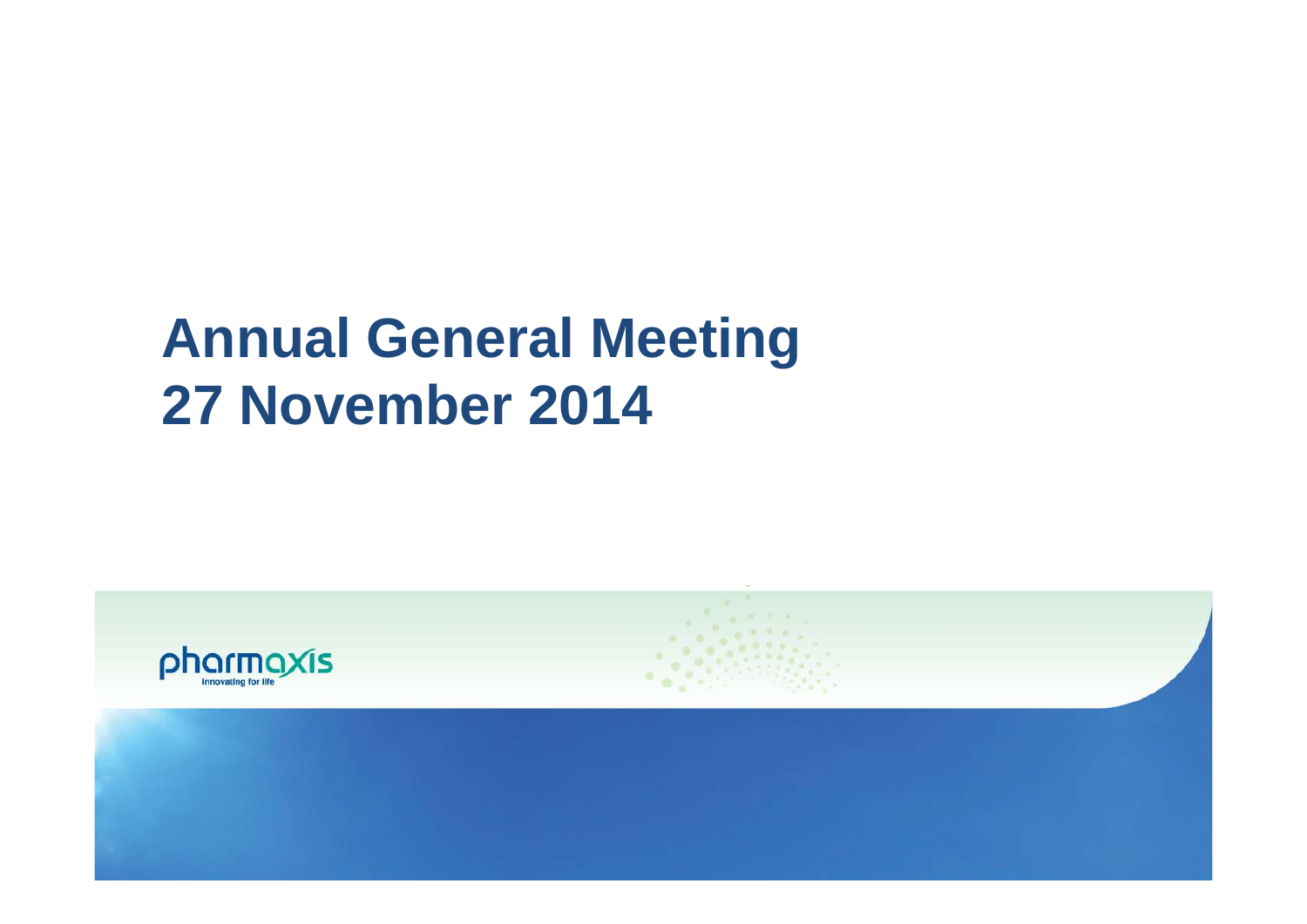# **Chairman's Address**



**Annual General Meeting**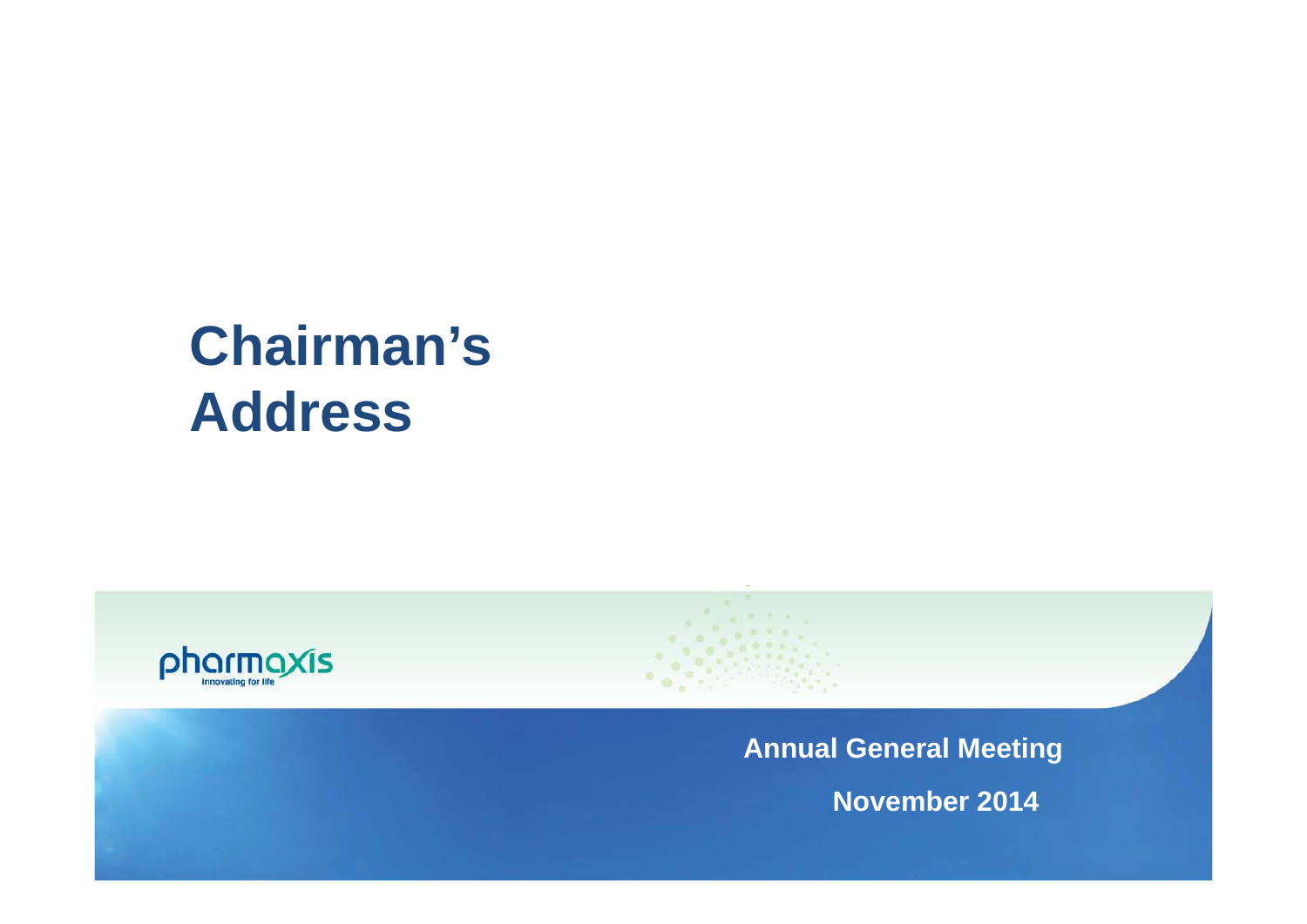# **Financial Overview**



**Annual General Meeting**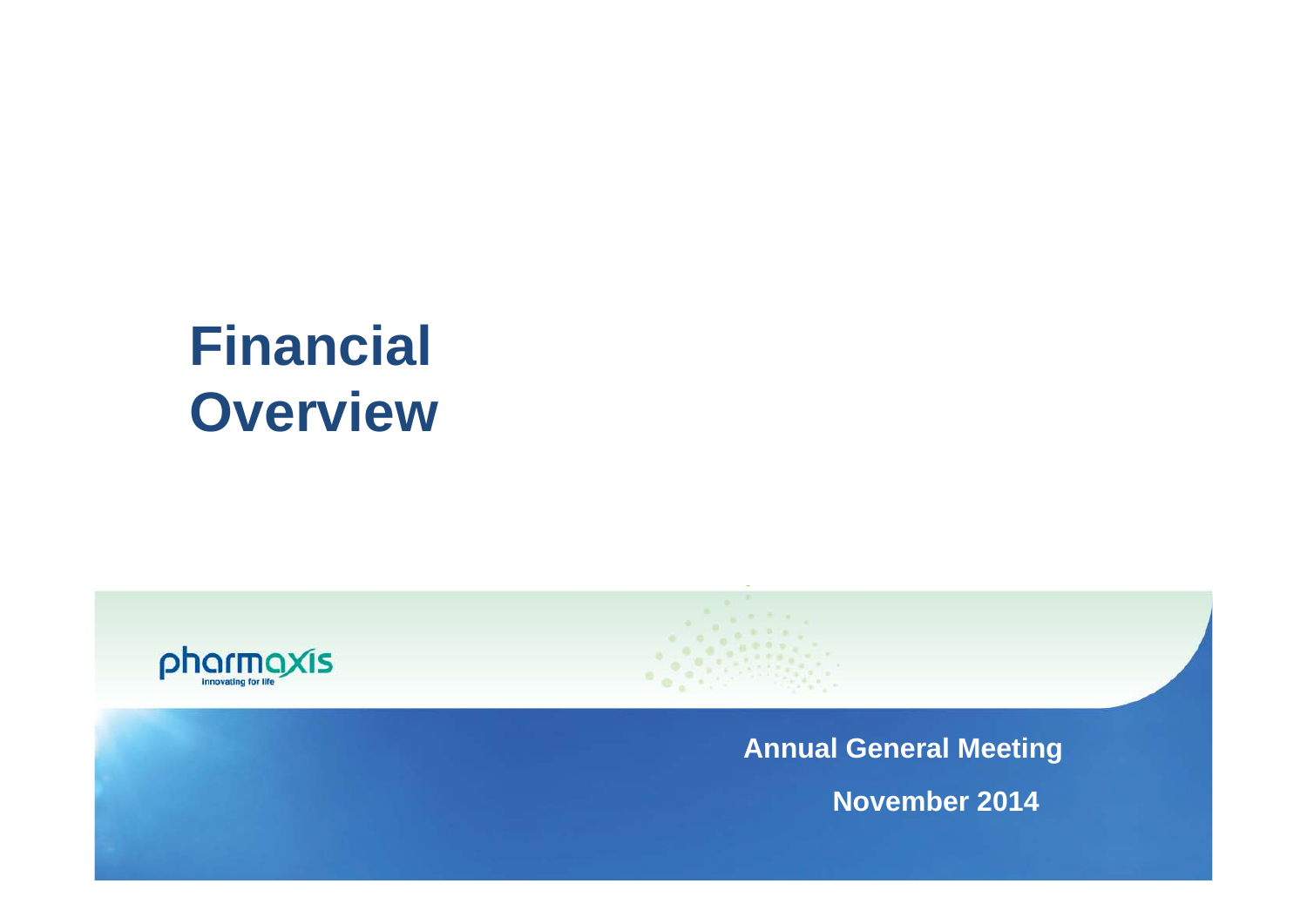### **Sales revenue**



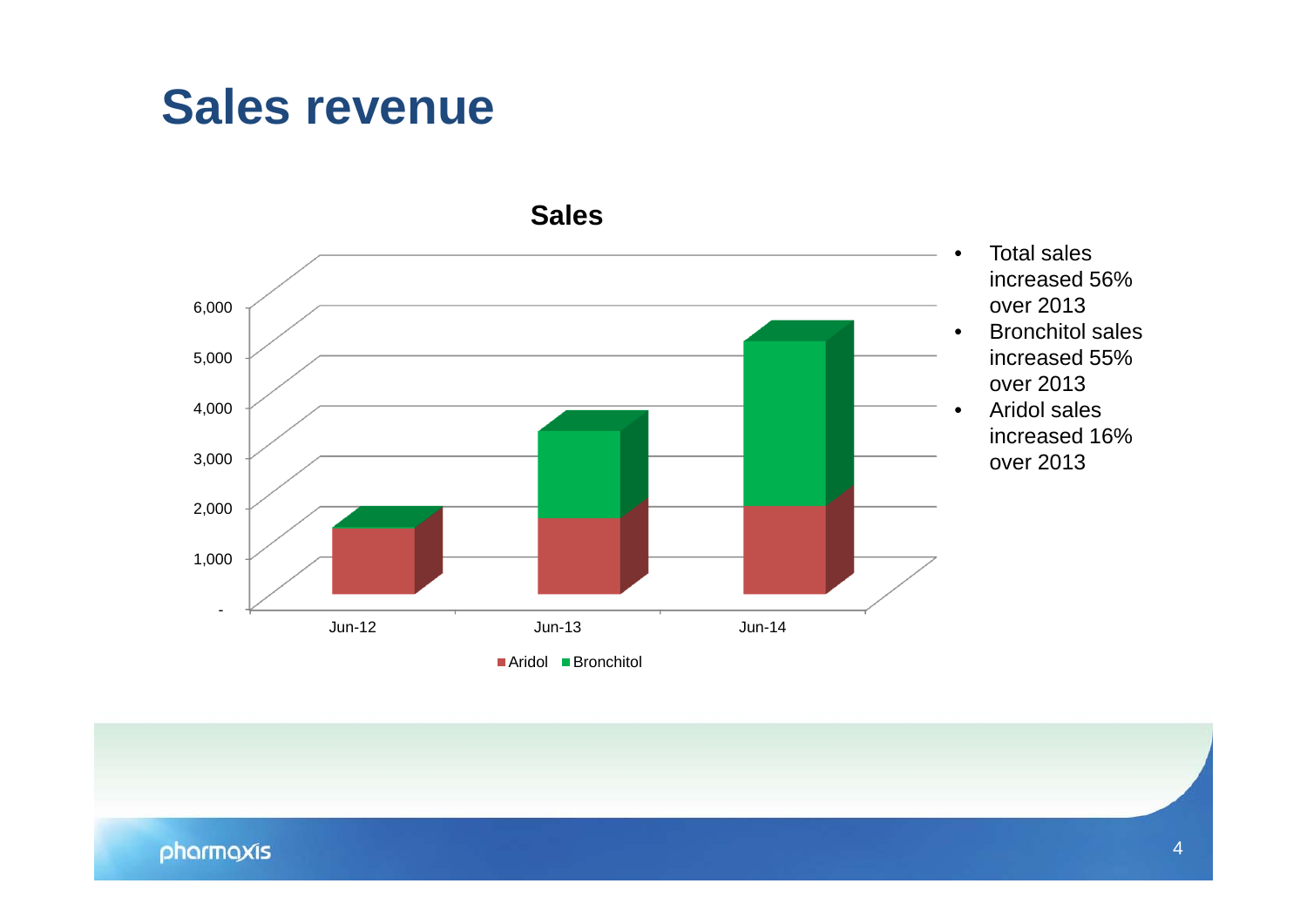### **Bronchitol sales by country**



|           |                          |     | Germany Australia | <u>UK</u> | <b>Total</b> |  |
|-----------|--------------------------|-----|-------------------|-----------|--------------|--|
|           | Sales increase over 2013 | 58% | 29%               | 662%      | 55%          |  |
|           |                          |     |                   |           |              |  |
|           |                          |     |                   |           |              |  |
| pharmaxis |                          |     |                   |           |              |  |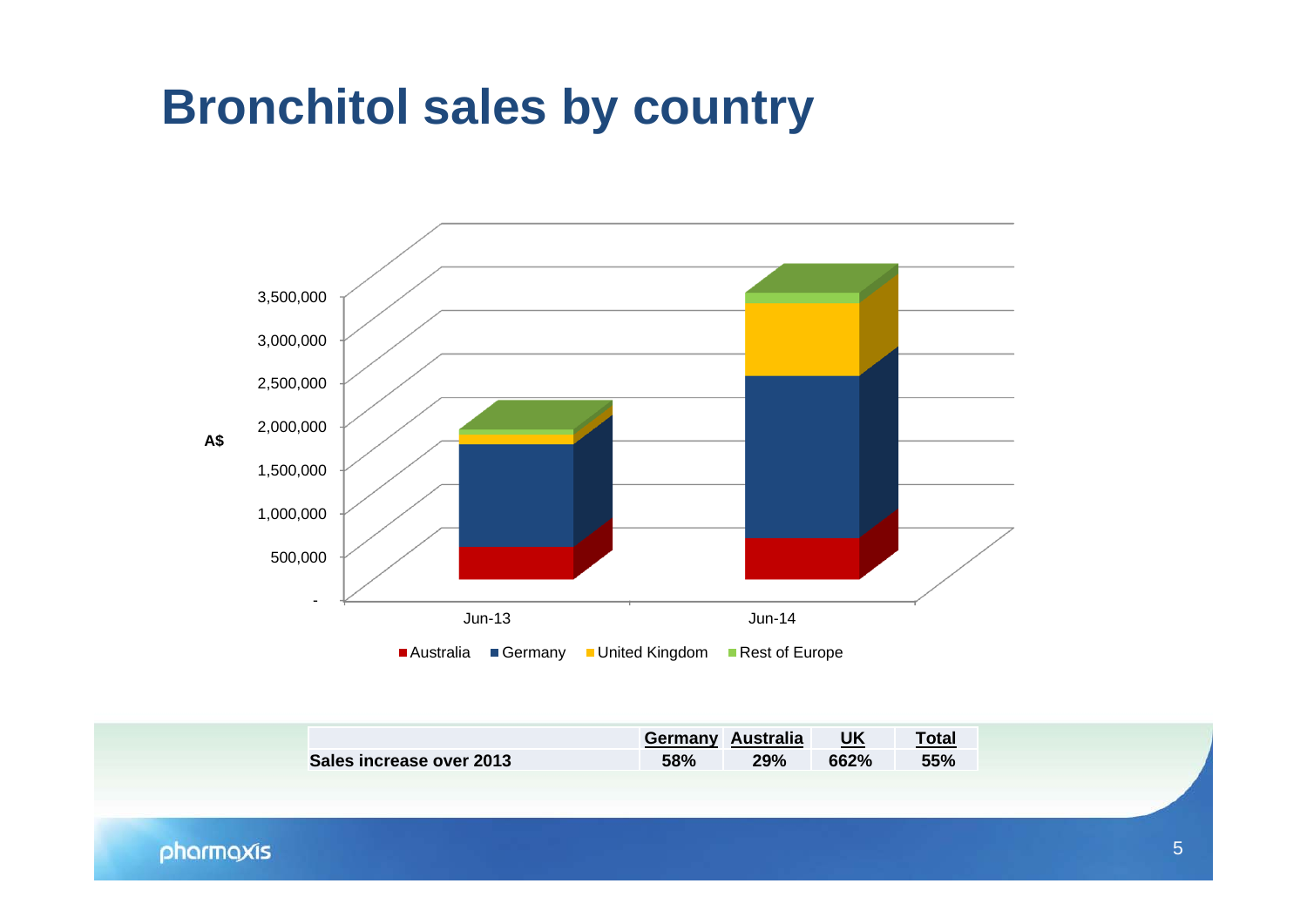## **Aridol sales by country**





- • Total sales increased 16% over 2013
- • Significant growth in Korea
- • Discontinued sales in US
- $\bullet$  EU sales increase include improved margin in several countries – now sell direct, previously via a distributor

|                          |     | Europe Australia Korea US |                   | Total |
|--------------------------|-----|---------------------------|-------------------|-------|
| Sales increase over 2013 | 49% |                           | 8% 122% (87%) 16% |       |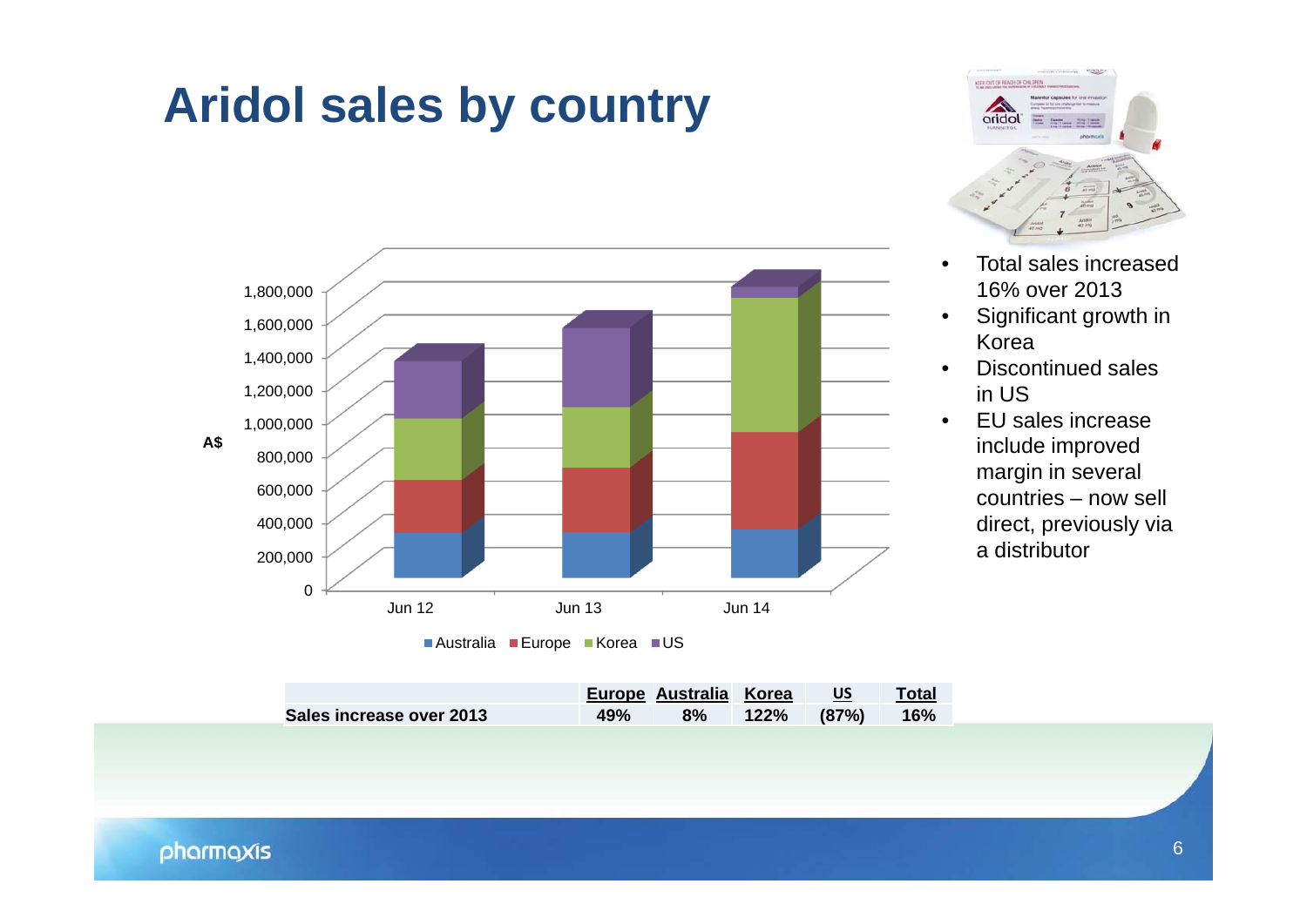## **Financial statements**

| <b>Financial Statement Data</b>                  |            |                   |  |
|--------------------------------------------------|------------|-------------------|--|
| <b>Income statement</b>                          | Year ended |                   |  |
| ('000 except per share data)                     | 30-Jun-14  | 30-Jun-13         |  |
|                                                  | A\$        | A\$               |  |
| Revenue from sale of goods                       | 5,036      | 3,237             |  |
| Cost of sales                                    | (1,858)    | (1, 140)          |  |
| Gross profit                                     | 3,178      | 2,096             |  |
| Interest income                                  | 1,735      | 2,695             |  |
| Grant and other income                           | 3,715      | 5,675             |  |
| <b>Expenses</b>                                  |            |                   |  |
| Sales & marketing                                | (9,522)    | (13, 893)         |  |
| Regulatory, safety & medical affairs             | (4, 495)   | (5,581)           |  |
| Administration                                   | (8, 268)   | (6,030)           |  |
| Available manufacturing capacity                 | (4,271)    |                   |  |
| Research & development - Bronchitol              | (12, 801)  | (18, 531)         |  |
| Research & development - new drug development    | (4,901)    | (5, 331)          |  |
| Finance & royalties                              | (7, 302)   | (2, 130)          |  |
| Restructuring and impairment expenses            | (8, 783)   | (1,690)           |  |
| <b>Total expenses</b>                            | (60, 343)  | (53, 187)         |  |
| Net loss before tax                              | (51, 715)  | (42, 721)         |  |
| Income tax expense                               | (103)      | $\left( 2\right)$ |  |
| Net loss after tax                               | (51, 818)  | (42, 723)         |  |
| Basic and diluted earnings (loss) per share - \$ | (0.168)    | (0.141)           |  |

Income

- Other income R&D tax credit significant component Expenses
- • Sales & marketing – overall decrease, close US & France; costs include pricing applications in EU, patient support programs in EU
- Safety 2013 includes FDA CF costs
- • Admin – consolidation of functions, employee share costs \$1.6m (non cash)
- $\bullet$  R&D - Bronchitol includes CF303 of \$4m ('13: nil), manufacturing research \$3.4m ('13: \$9.5m) and clinical \$4.9 ('13: \$7.9m)
- $\bullet$  R&D – new drug development: net cash cost \$1.7m
- • Finance includes non cash NQ finance expense
- • Restructuring charge in 2014 \$8.8M write down of intangible assets, 2013 – restructuring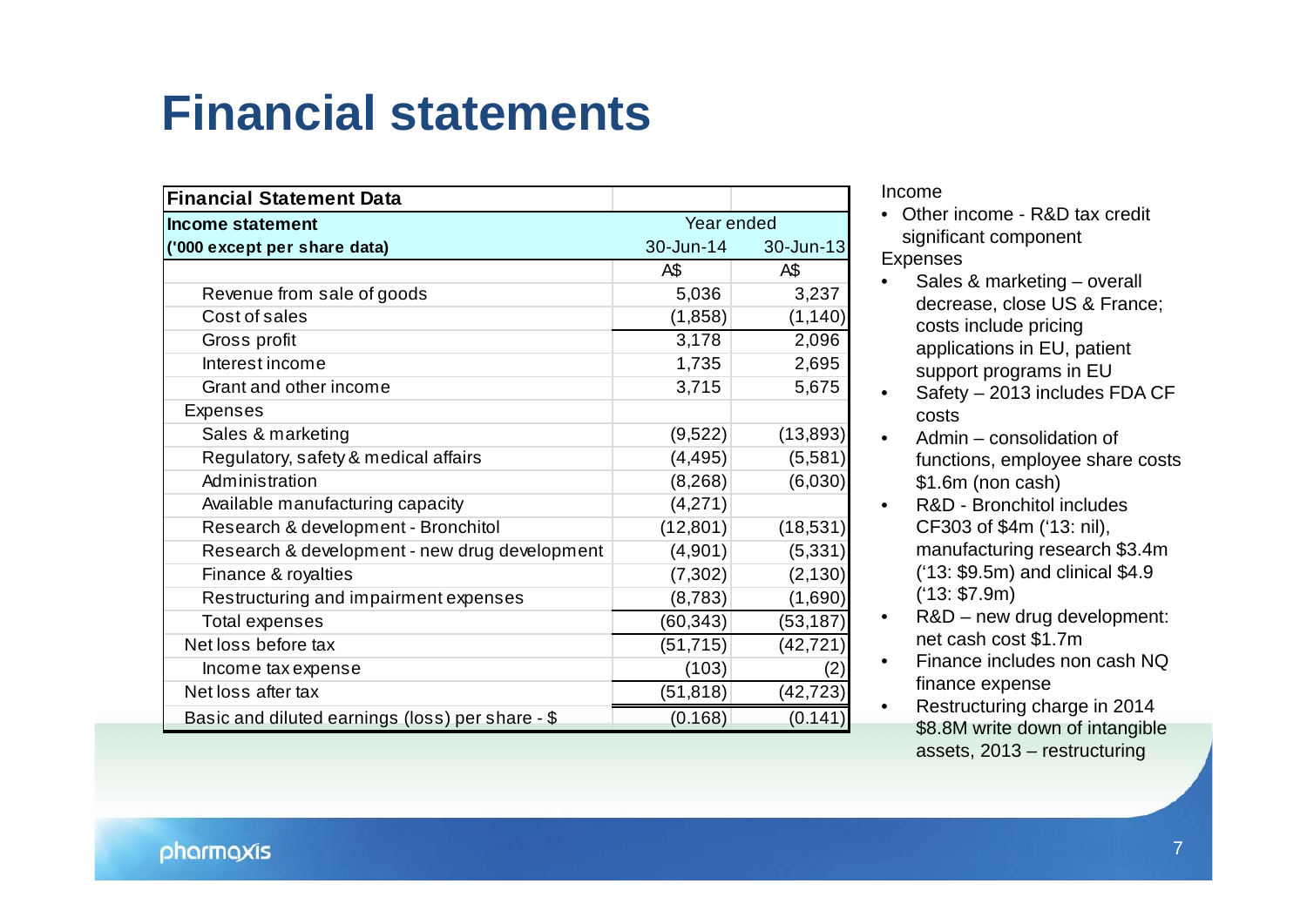### **Expense analysis – cash costs**



Expense analysis

- $\bullet$  Separately recurring cash costs from non-cash and other expenses
- • Recurring cash costs decreased by \$11m (26%) in FY14
- • Annual run rate for Sept 14 quarter – further 16% reduction
- •Further reductions Q1 CY

Depn, amortisation & employee share expense NQ finance charge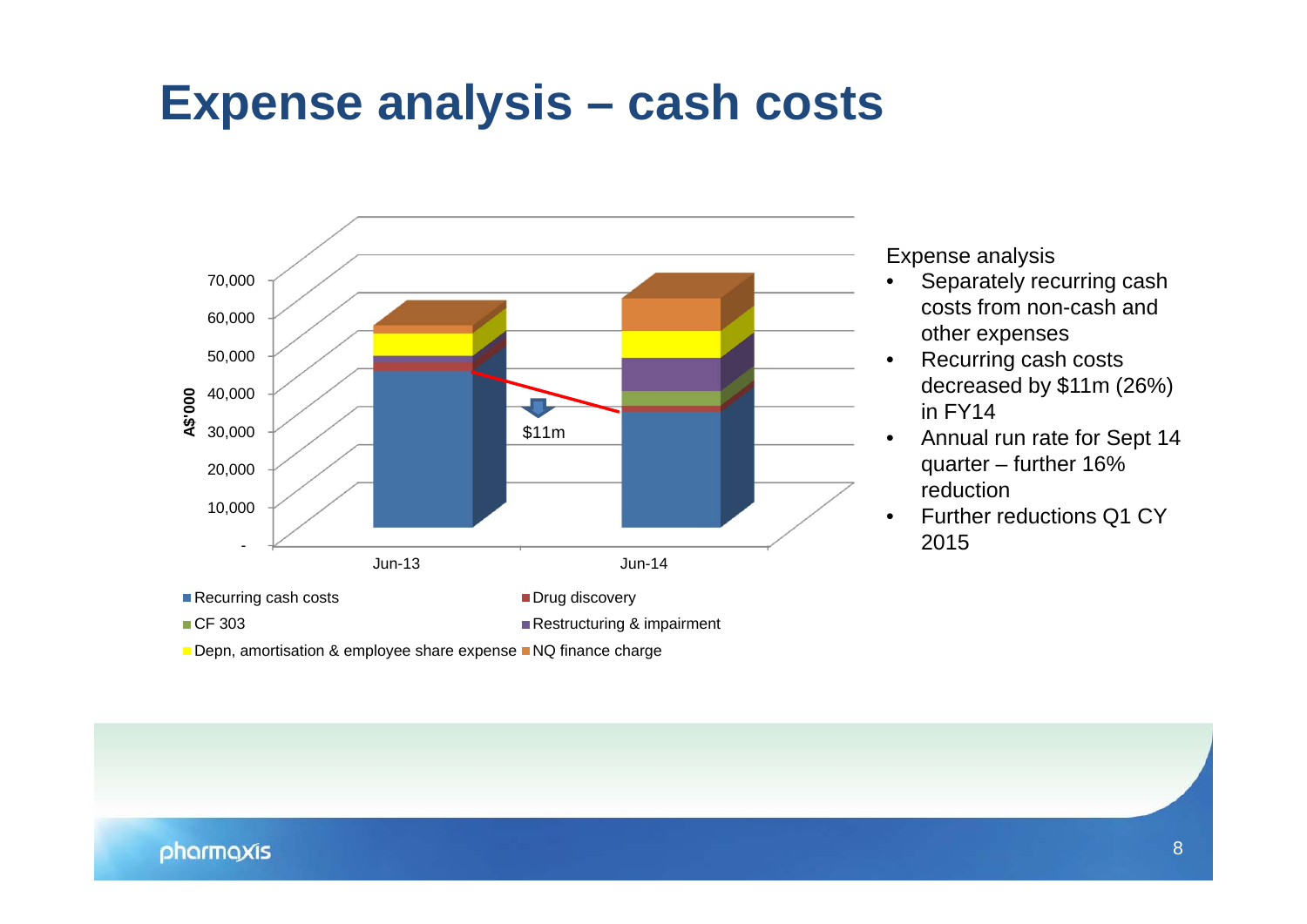### **Balance sheet – 30 June 2014 (A\$ mil)**







- $\bullet$  Finance lease is 15 year lease over 20 Rodborough Rd
- $\bullet$  NovaQuest financing – amount received plus accrued charge. **Not repayable other than as % of sales** (note current legal proceedings described in annual report)

#### pharmaxis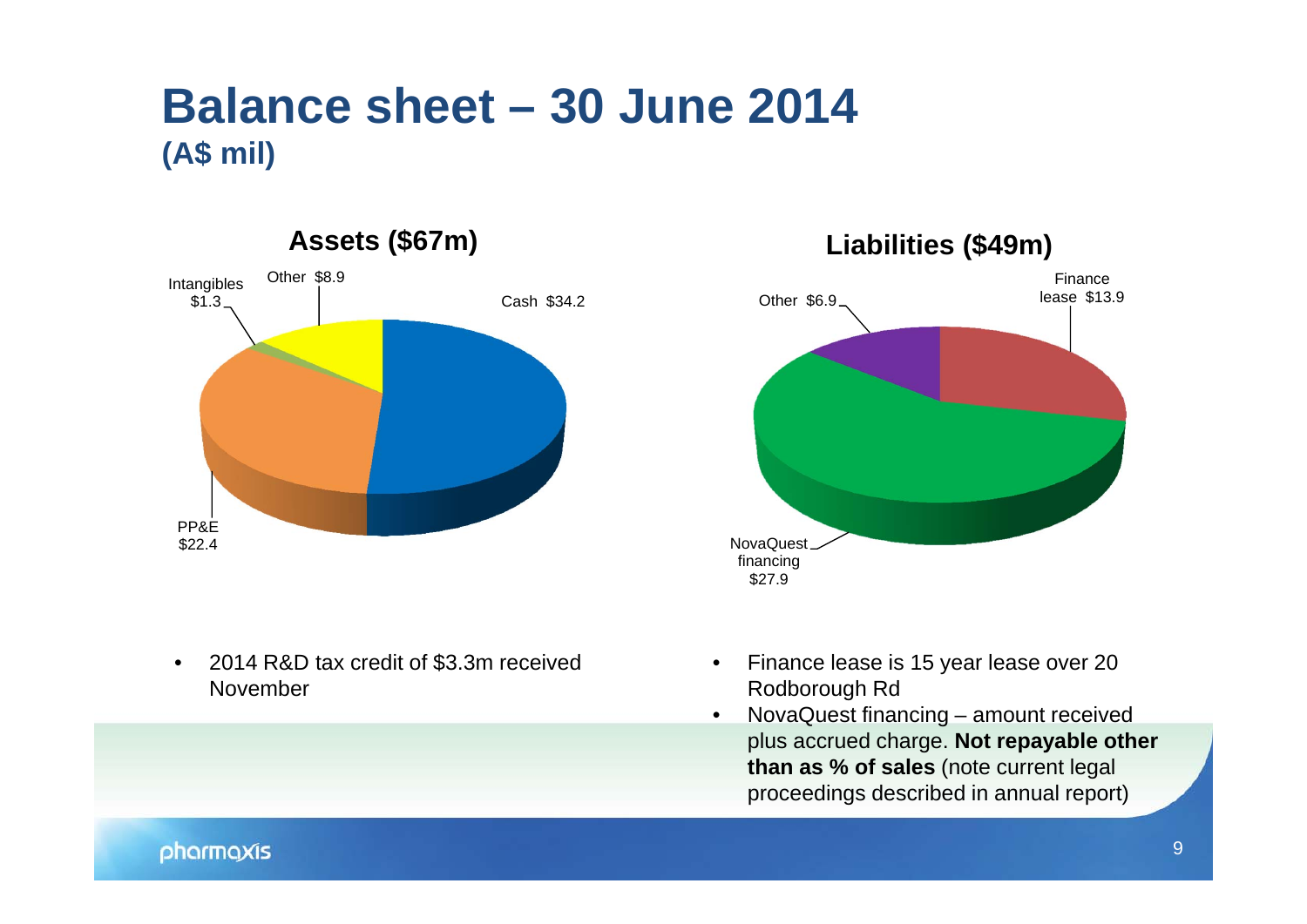# **Shareholder Questions**



**Annual General Meeting**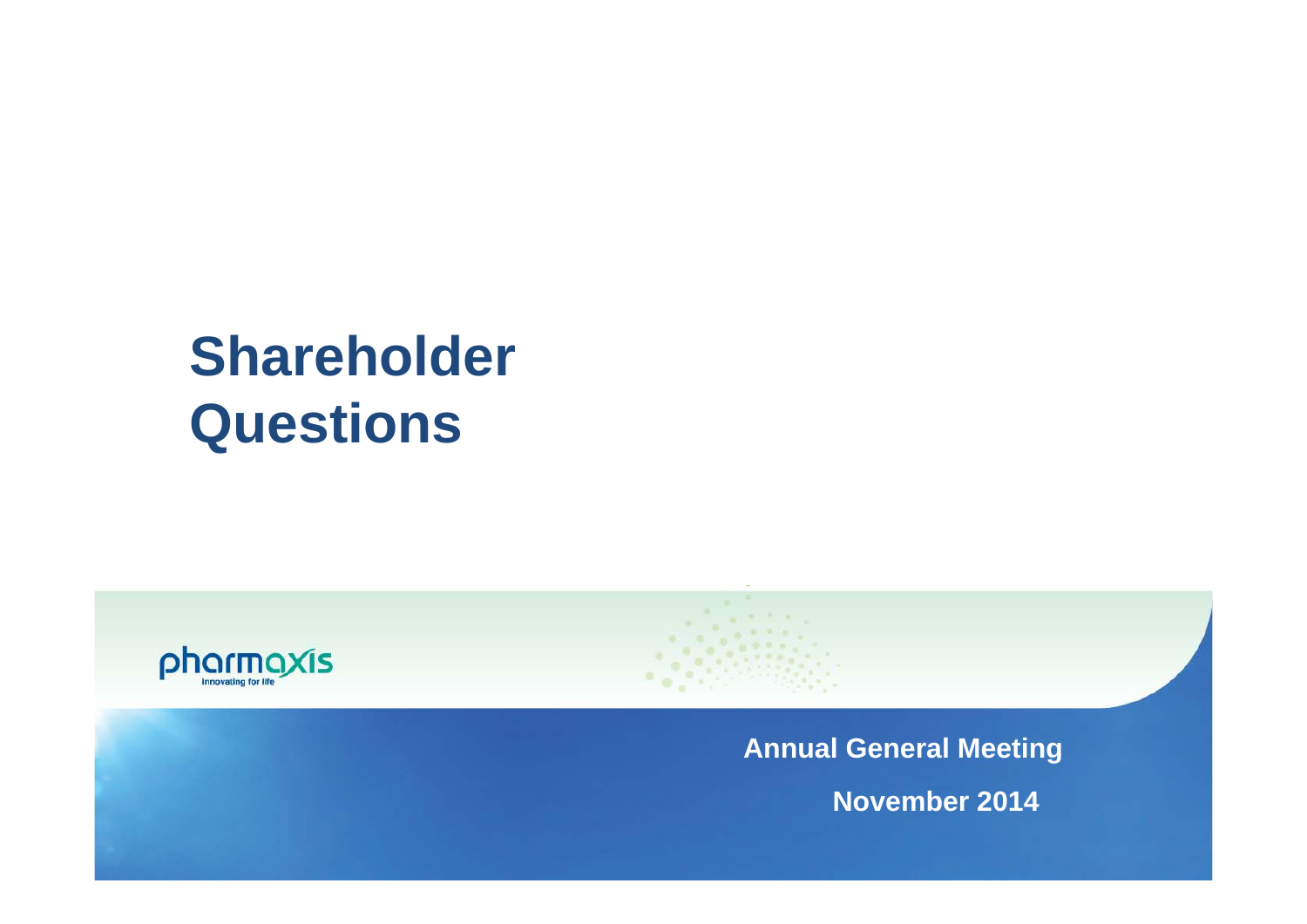## **Formal Business**



**Annual General Meeting**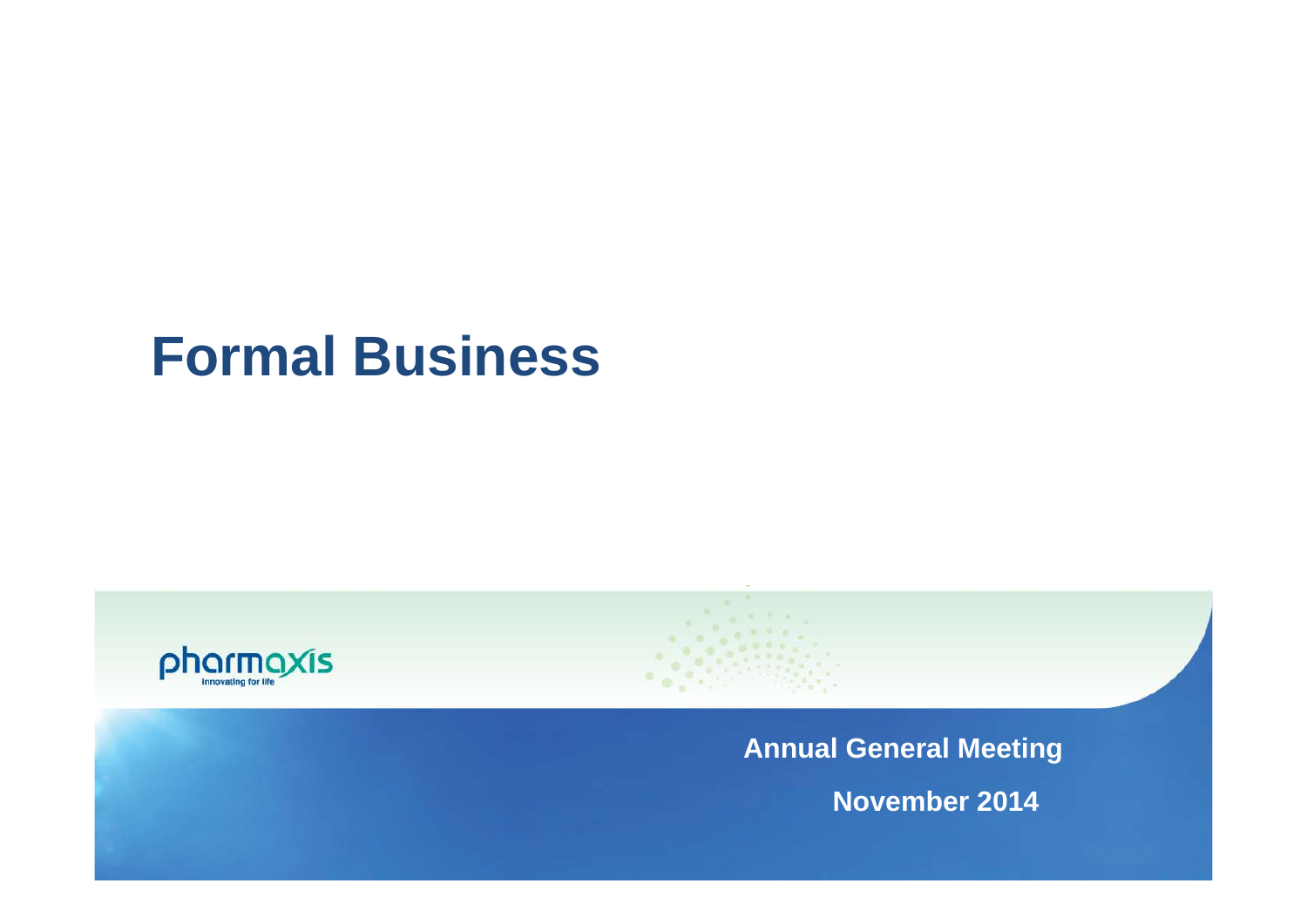**Resolution 1 – Financial Report, Directors' Report and the Auditor's Report**

• **No shareholder vote is required**

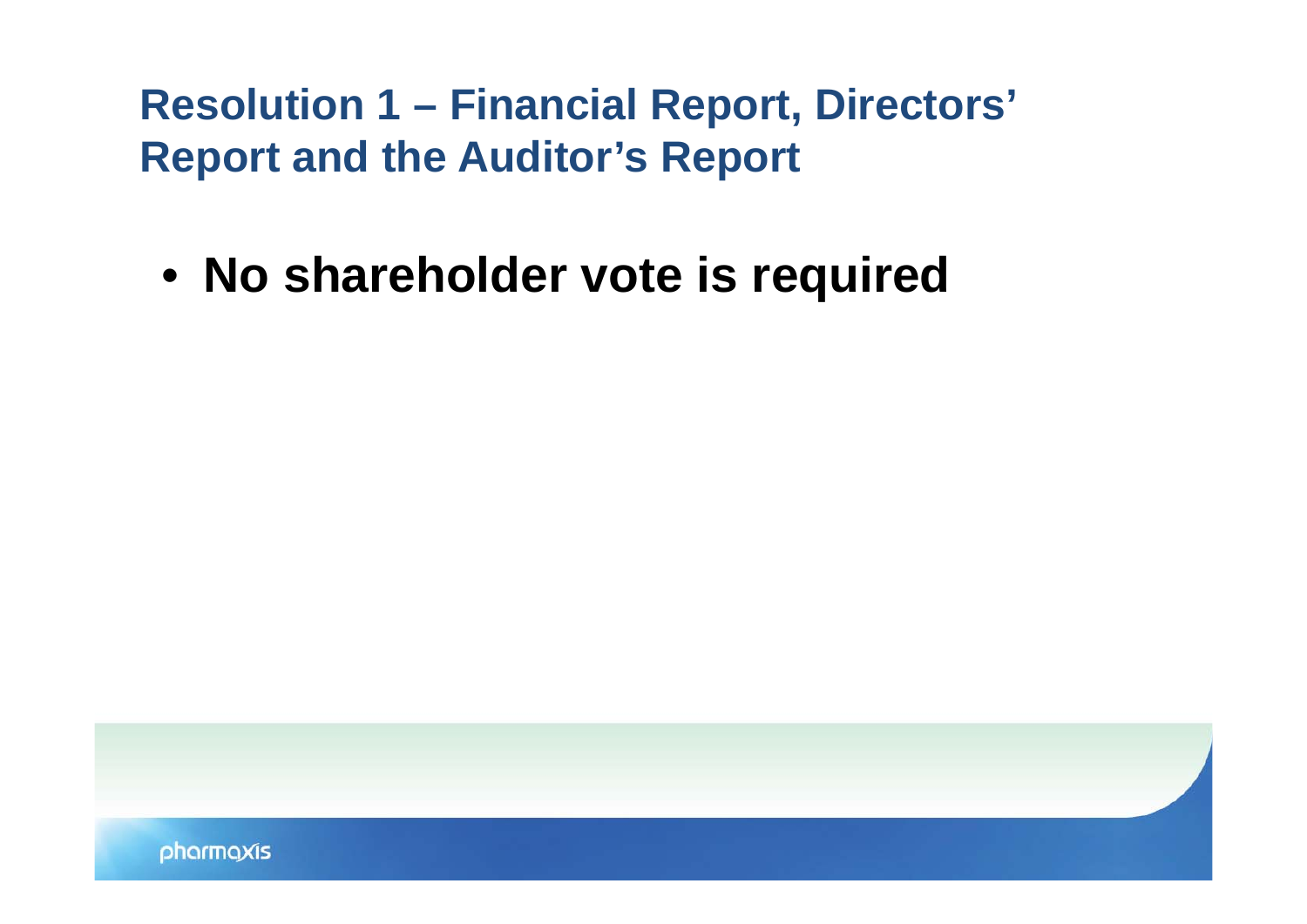**Resolution 2: Adoption of the Remuneration Report**

### **Resolution:**

## *"That the remuneration report of the Company for the year ended 30 June 2014 is adopted."*

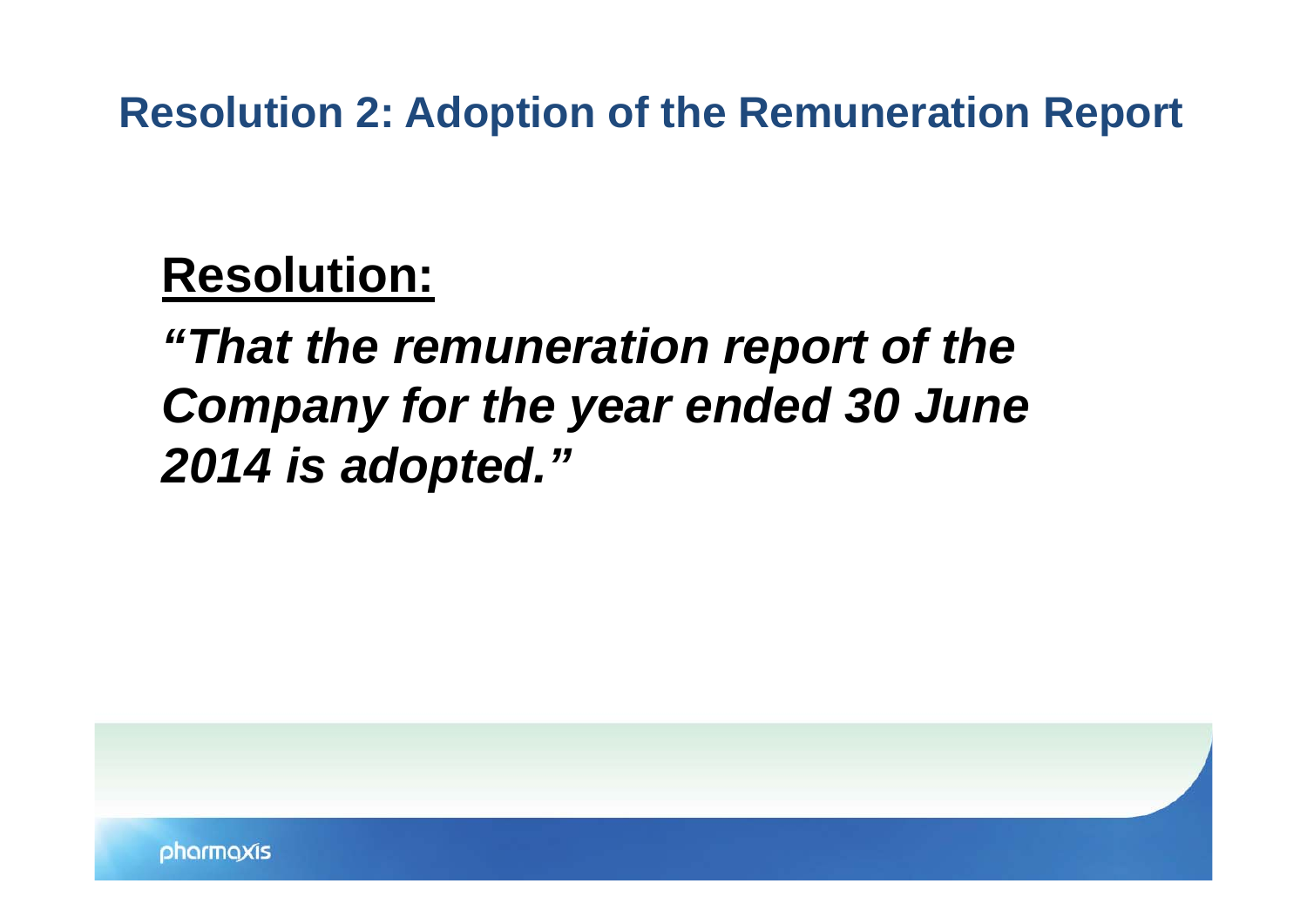### **Resolution 2: Adoption of the Remuneration Report**

The Company has received:

- •115,009,730 proxy votes in favour of the resolution;
- 8,227,296 proxy votes against the resolution;
- 390,964 proxy votes abstaining from the resolution;
- 1,022,007 proxy votes excluded from voting;
- 925,717 proxies able to be voted by the chair which the chair intends to vote in favour of the resolution.

Voting exclusions apply

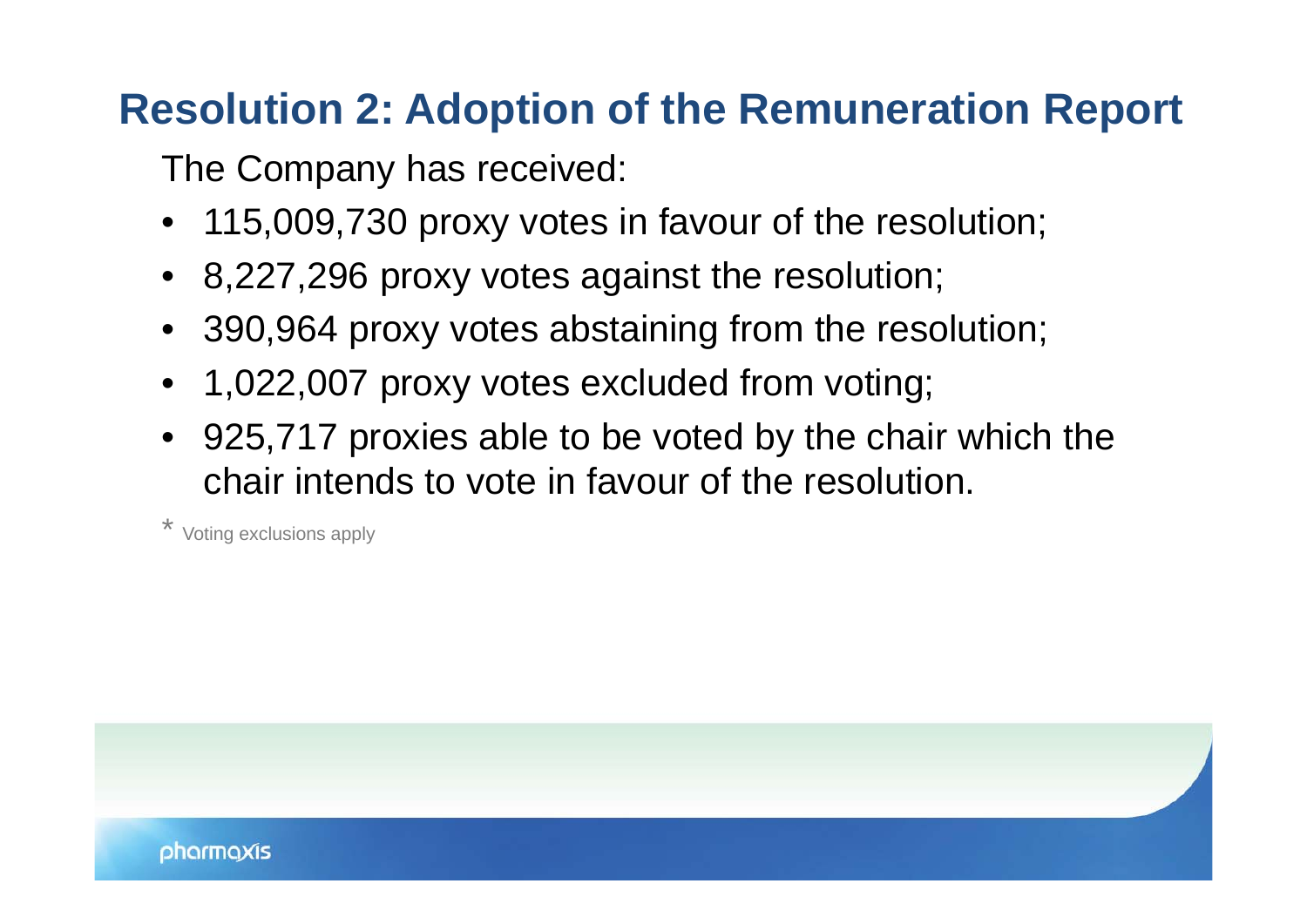**Resolution 3: Re-election of Mr William Delaat as a Non Executive Director**

**Resolution:**

*"That Mr William Delaat is re-elected as a non executive director of the Company."*

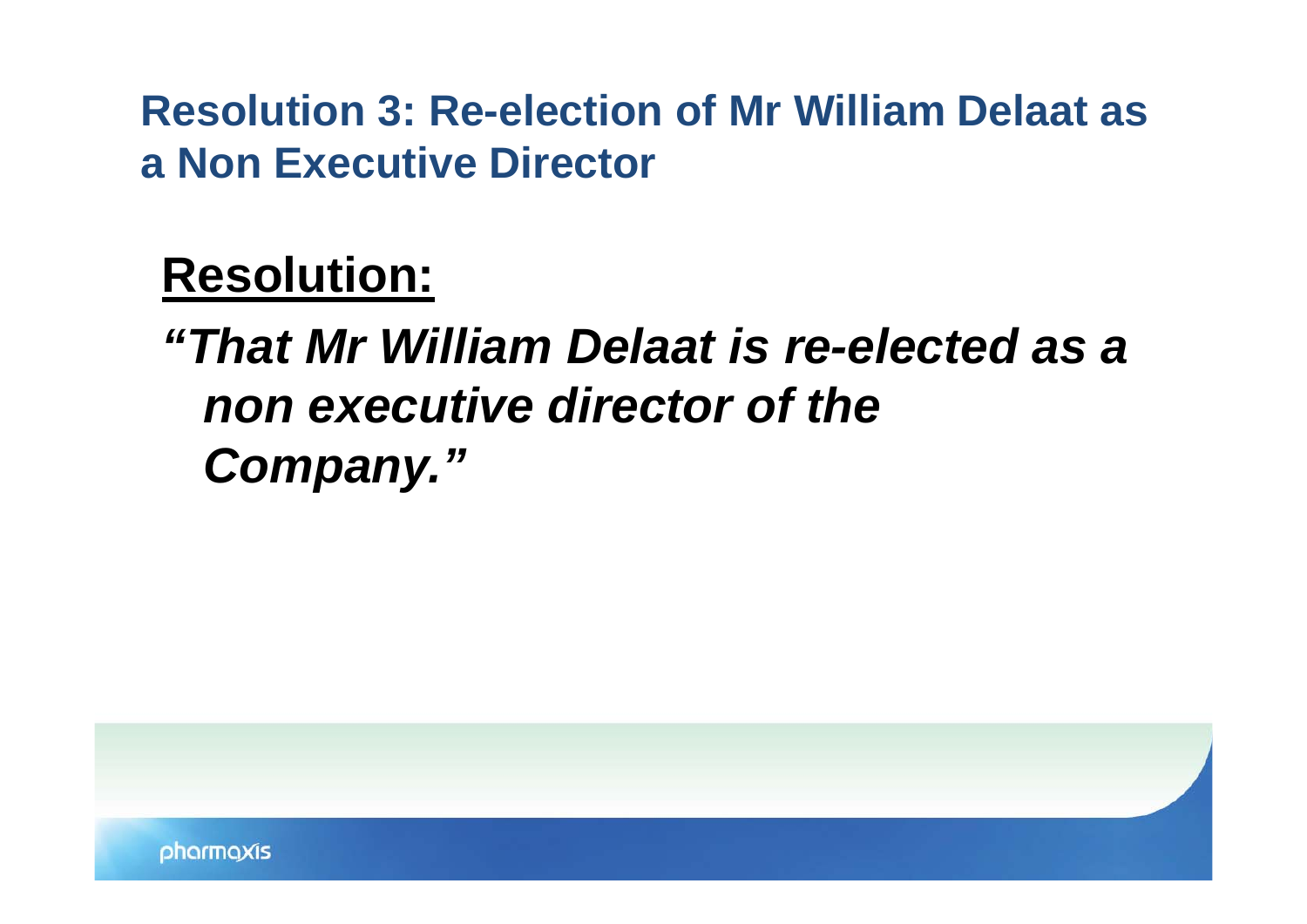### **Resolution 3: Re-election of Mr William Delaat as a Non Executive Director**

The Company has received:

- 118,010,980 proxy votes in favour of the resolution;
- 6,295,134 proxy votes against the resolution;
- 343,883 proxy votes abstaining from the resolution;
- 925,717 proxies able to be voted by the chair which the chair intends to vote in favour of the resolution.